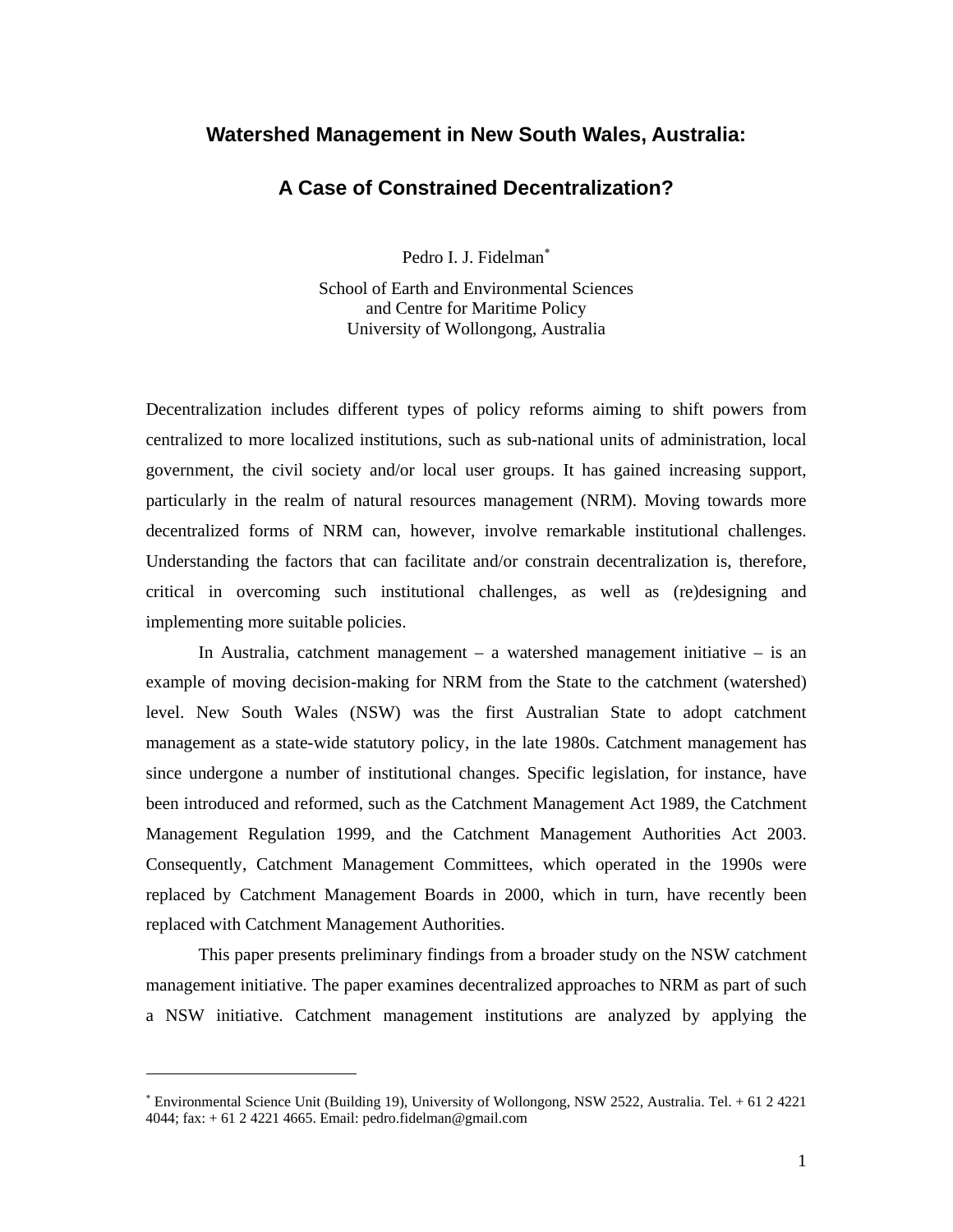Institutional Analysis and Development (IAD) framework in combination with the recent theorizing on decentralization of NRM.

## **Decentralized Approaches to NRM: The NSW Catchment Management Initiative**

Decentralized approaches have gained increasing support in several countries, particularly in the realm of NRM (Agrawal and Ribot, 1999; Larson and Ribot, 2004; Ribot, 2002b). In Australia, catchment management – a watershed management initiative – is an example of moving decision-making for NRM from the State $<sup>1</sup>$  to the catchment (watershed) level.</sup>

 New South Wales (NSW) was the first Australian State to adopt catchment management as a state-wide statutory policy in the late 1980s. Catchment management has since undergone a number of institutional changes (Table 1). It was initially adopted as an institutional response to ineffective NRM regimes characterized by sectoral and fragmented approaches. Catchment management aimed at improving the coordinated use of land, water, vegetation and other natural resources on a watershed basis, emphasizing community participation and voluntary implementation (NSWSCS, 1987).

| <b>Institutional</b>      | <b>YEAR</b>                              |                                                                                                          |                                          |                                               |
|---------------------------|------------------------------------------|----------------------------------------------------------------------------------------------------------|------------------------------------------|-----------------------------------------------|
| levels                    | $<$ 1980s                                | 1989                                                                                                     | 1999                                     | 2003                                          |
| Constitutional-<br>choice | Sectoral and<br>fragmented<br><b>NRM</b> | Catchment<br>Management Act                                                                              | Catchment<br>Management<br>Regulation    | Catchment<br>Management<br>Authorities Act    |
| Collective-<br>choice     | institutions<br>(at all levels)          | Catchment<br><b>Management Trusts</b><br>and Committees                                                  | Catchment<br>Management<br><b>Boards</b> | Catchment<br>Management<br><b>Authorities</b> |
| Operational-<br>choice    |                                          | Local groups, resource users, government agencies, catchment<br>management bodies, Local government etc. |                                          |                                               |

Table 1: Catchment Management Institutions in NSW.

 Catchment management was legally institutionalized in 1989, with the introduction of the NSW Catchment Management Act. Under this Act, Catchment Management Committees  $(CMCs)$  were established to coordinate NRM at the watershed level<sup>2</sup>. Each CMC was formed

-

<sup>&</sup>lt;sup>1</sup> In Australia, States and Territories have primary responsibility for natural resources management. Nevertheless, the Federal government has exerted significant influence through national programs jointly funded with State and Territories governments (e.g., the National Heritage Trust).

<sup>2</sup> A few Catchment Management Trusts were also established under the Catchment Management Act. Such Trusts are not examined in this paper.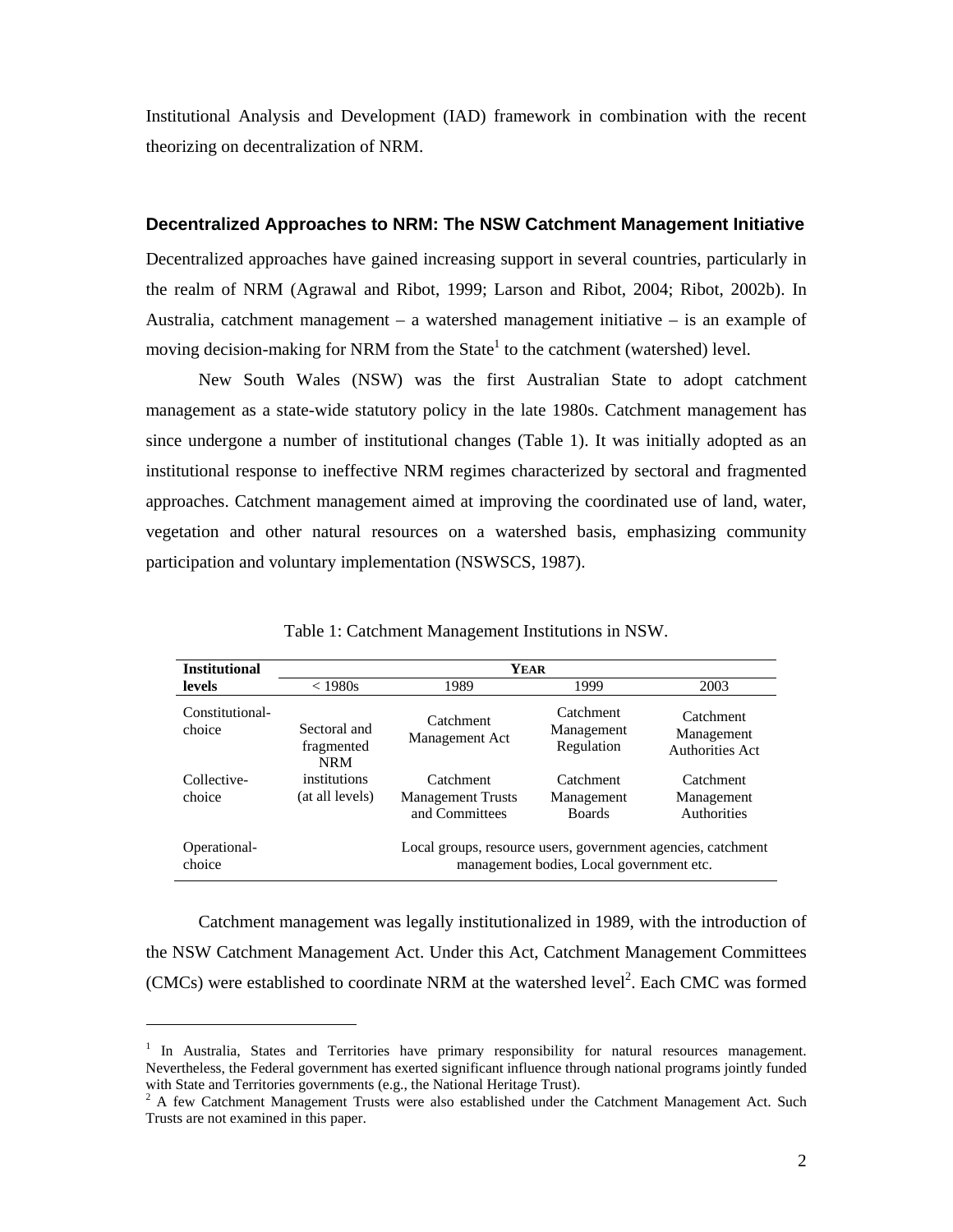by a majority of land holders or resource users, environmental interests and Local and State government representatives. Committee members were appointed by the responsible Minister, usually from a panel nominated by particular interest groups (e.g., Nature Conservation Council, industry groups) and/or through public advertisement (i.e., self nomination). Despite being statutory, the CMCs were advisory bodies only, e.g., the catchment management plans had no legal authority; implementation relied mostly on voluntary action and, to some extent, on the provisions of related policies.

 The Catchment Management Regulation 1999 replaced the CMCs with 18 Catchment Management Boards (CMBs) (NSW, 1999). The membership composition was modified to include representatives from the Aboriginal community, in addition to representatives from resource users, nature conservation, local and state government (DLWC, 2000). The short life of the CMBs was dedicated primarily to the development of an integrated catchment management plan (the Catchment Blueprint) for their respective areas. The Blueprints were also advisory documents. They would, however, guide NRM investments in the catchment (DLWC, 2000).

 In early 2004, the CMBs were disbanded and 13 Catchment Management Authorities (CMAs) were established under the Catchment Authorities Act 2003. The CMAs are independent bodies that report directly to the Minister, and are no longer under the responsibility of a State government agency, as were the CMCs and CMBs. Each of the CMAs' board comprises of between five and seven non-ministerial office holders, appointed based on their knowledge and skills, rather than on representation of particular interest groups. In addition to an advisory role, similar to their predecessors, the CMAs have governing and operational roles (NSW, 2003). A distinguishing feature of the CMAs is the application of a corporate governance approach, i.e., the use of private sector management methods, operating thus as public enterprises.

 The development of catchment management in NSW has been characterized by major institutional changes. Such changes include the creation, review and reform of the arrangements defining the participants in catchment management institutions and the type of authority/power transferred to these institutions. Institutional challenges to decentralization of NRM related to these arrangements are the focus of this study. A framework for analyzing these institutional arrangements is presented below.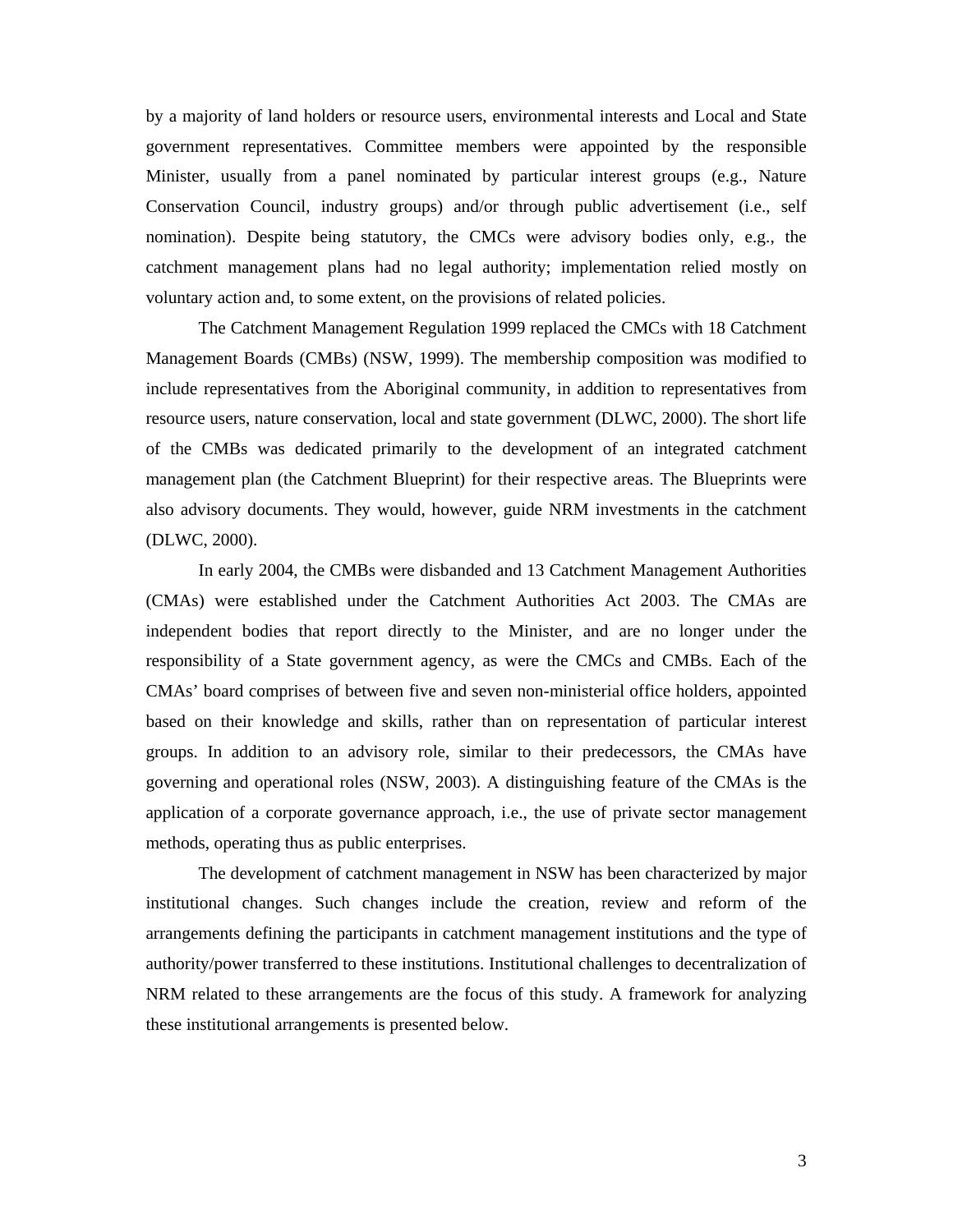# **A Framework of Decentralized NRM Institutions**

Decentralization involves the formal transfer of powers from a central government to actors and institutions at lower levels in a political-administrative and territory hierarchy (Agrawal and Ribot, 1999; Larson and Ribot, 2004; Ribot, 2002a). It includes different types of policy reforms aiming to shift powers from centralized to more localized institutions, such as subnational units of administration, local government, the civil society and/or local user groups (Meinzen-Dick and Knox, 2001). Current thinking on decentralization of NRM has promoted more democratic and rights-based approaches (Larson and Ribot, 2004). Political or democratic decentralization (referred hereafter as decentralization) takes place when powers and resources are transferred to institutions representative of, and accountable to, local populations (Agrawal and Ribot, 1999; Ribot, 2002a). It is regarded as a strategy of governance to facilitate power shifts closer to those who are most affected by the exercise of power (Agrawal and Ribot, 1999). By bringing decision-making closer and making it open and accountable to local populations, decentralization is believed to lead to increased equity and efficiency in NRM (Agrawal and Ribot, 1999; Larson and Ribot, 2004; Ribot, 2002a). In this context, effective decentralization is defined by inclusive and accountable processes where local entities are empowered with meaningful discretionary authority over the management of natural resources that are relevant to local populations (Ribot, 2002a, b).

 Institutions can be defined in terms of formal rules and informal norms, which constrain or foster human behavior, and are adopted by individuals operating within or across organizations (Ostrom, 1999). Such rules, both formal and informal, can be classified into seven broad categories, i.e., position, boundary, choice, aggregation, information, payoff and scope rules (Ostrom and Crawford, 2005). In this paper these rules are conceptualized as follow:

- *Position* rules specify the participants (individuals or entities) and their roles in a decentralized institution;
- *Boundary* rules define who is eligible to take part in this institution and how participants are selected;
- *Choice* rules specify the authority transferred to the institution;
- *Aggregation* rules refer to decision-making procedures, including arrangements to aggregate the preferences of the public and stakeholders into decision-making;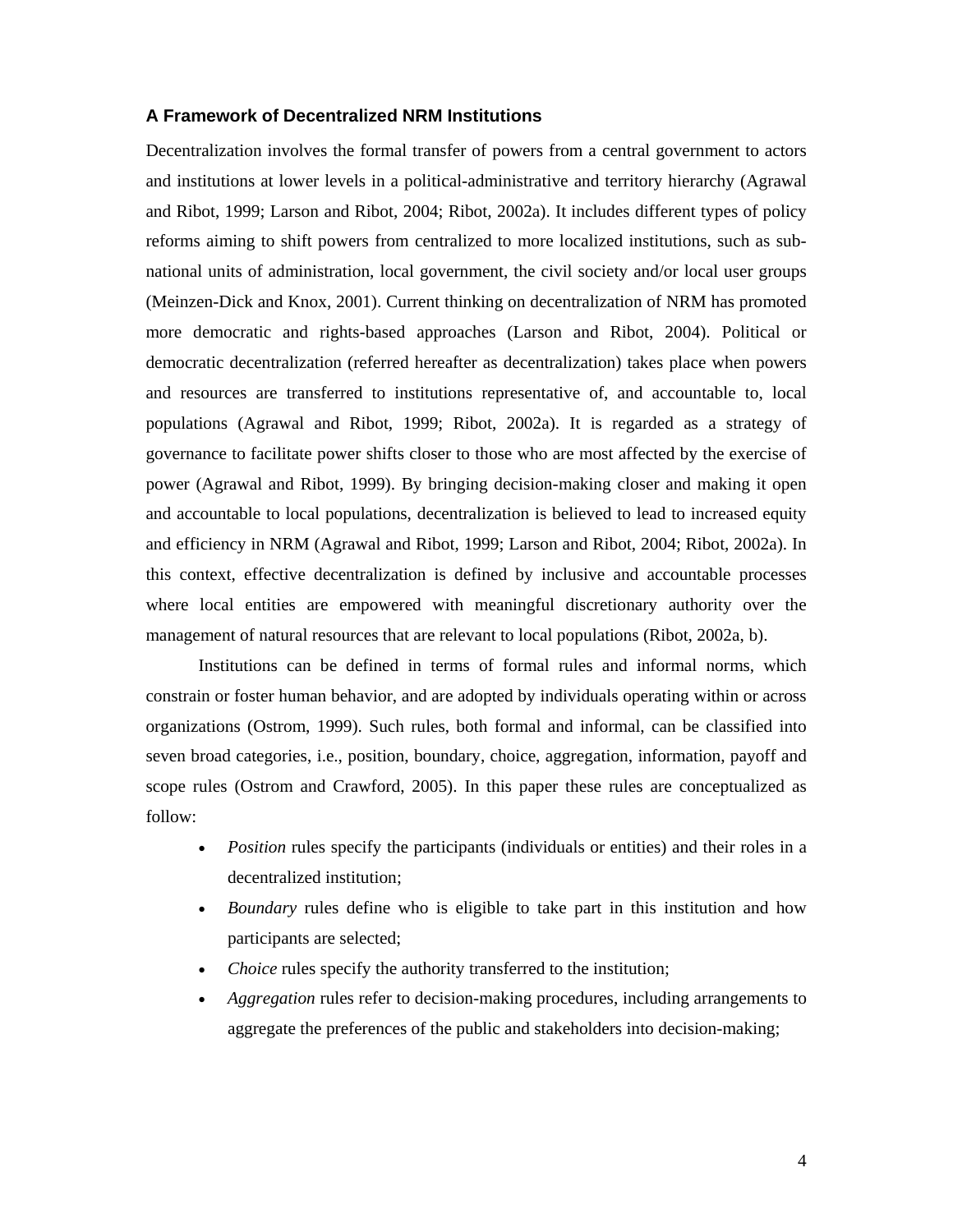- *Information* rules define the arrangements for information exchange among participants, and between participants and other stakeholders, the public and other institutions;
- *Payoff* rules refer to the incentives and disincentives in terms of resources (e.g., human resources and funding) available for the institution to exercise their authority;
- Scope rules define the functional scope and the geographic domain that can be affected by a decentralized institution.

 To analyze decentralized approaches to NRM in the context of this study, a set of evaluative criteria was developed by combining the recent theorizing on decentralization of NRM (e.g., Agrawal and Ribot, 1999; Larson and Ribot, 2004; Meinzen-Dick et al., 2001; Ribot, 2002a; Ribot, 2002b) and the institutional aspects of the IAD framework (Ostrom, 2005), as conceptualized above. The resulting evaluative framework is presented in Table 2.

| <b>RULES</b>       | <b>EVALUATIVE CRITERIA</b>                                                                                                                                                                                                                         |
|--------------------|----------------------------------------------------------------------------------------------------------------------------------------------------------------------------------------------------------------------------------------------------|
| <b>Position</b>    | Participation is representative of and accountable to local populations and all<br>relevant stakeholders. Participation is thus inclusive in nature.                                                                                               |
| <b>Boundary</b>    | Selection of participants allows for representative and accountable<br>participation. Selection processes are deemed to be as legitimate and<br>democratic as possible.                                                                            |
| <b>Choice</b>      | Meaningful authority to affect NRM outcomes is transferred from the central<br>government to decentralized institutions. Such authority is exercised in an<br>independent fashion.                                                                 |
| <b>Aggregation</b> | Decision-making aggregates the preferences, values and needs of those who<br>are mainly affected by the exercise of power                                                                                                                          |
| <b>Information</b> | Communication and interaction with local populations, stakeholders and the<br>central government entail mechanisms for reporting and monitoring<br>performance, enhancing accountability particularly to local populations.                        |
| <b>Payoff</b>      | Adequate resources are transferred allowing decentralized institutions to<br>exercise their authority.                                                                                                                                             |
| <b>Scope</b>       | Authority is transferred to a lower political-administrative and territory<br>hierarchy, e.g., sub-national units of administration; local government; the<br>civil society and/or local user groups; watersheds, sub-watersheds or<br>bioregions. |

| Table 2: Evaluative framework of decentralized NRM institutions |  |
|-----------------------------------------------------------------|--|
|-----------------------------------------------------------------|--|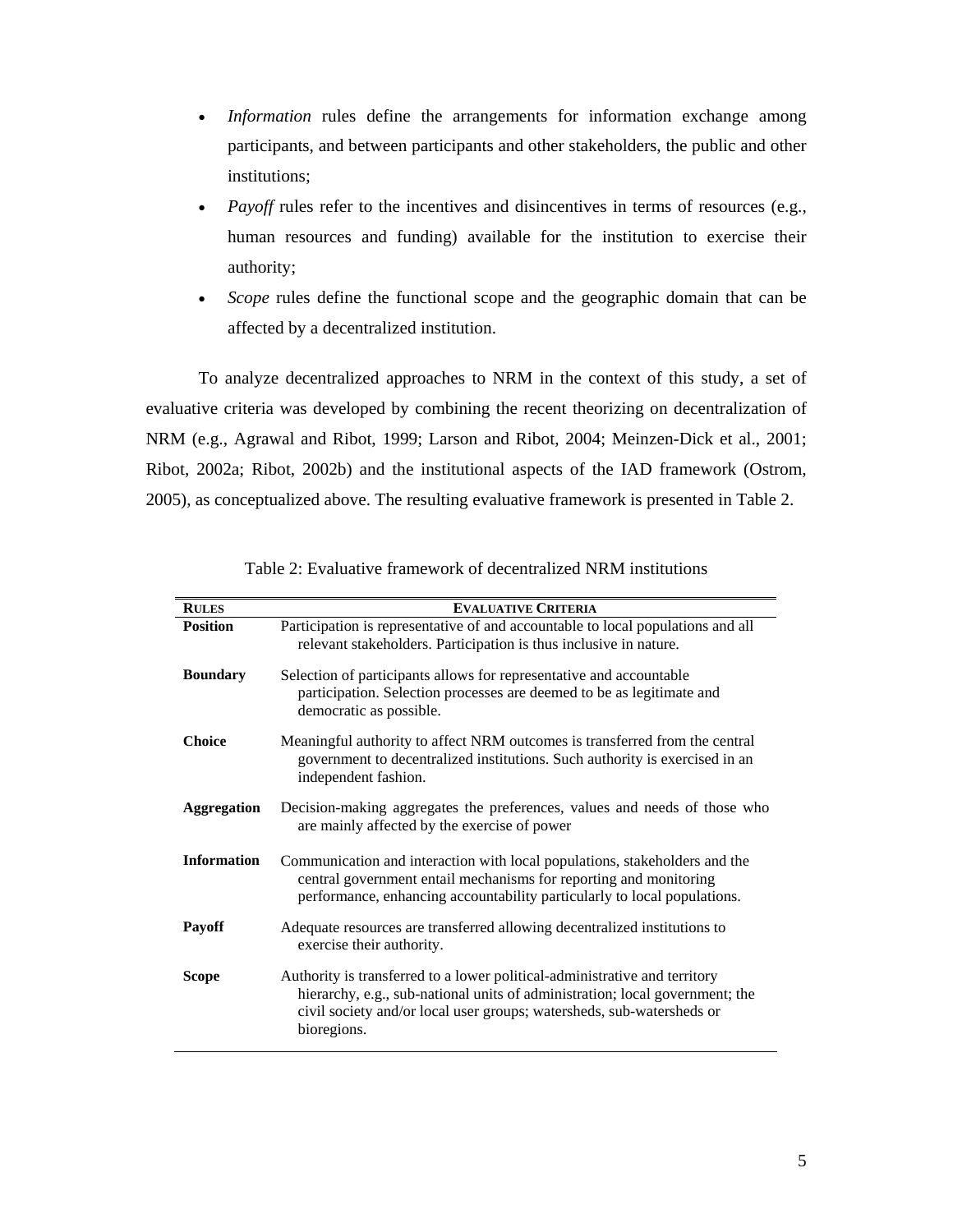## **Methods**

The framework of decentralization of NRM conceptualized above was used to examine challenges to catchment management institutions in NSW. Institutional rules comprising the CMCs, CMBs and CMAs were assessed against this evaluative framework. Sources of information and data for this study included relevant documents, such as legislation, reports, reviews, as well as consultations with individuals and organizations involved with catchment management in NSW. Data collection and analysis followed the tradition of qualitative research methods (e.g., Miles and Huberman, 1994; Patton, 2002). In addition, this paper drew on case studies undertaken by this author as part of a broader study on NSW catchment management, as well as other Australian cases available in the literature.

#### **Examining Constraints to Catchment Management Institutions**

### Position Rules

CMCs and CMBs comprised around 20 representatives of selected stakeholder groups, i.e., as seen above, landholders and/or resource users, Local government authorities, officers of State government agencies, representatives of environmental interests and, in the case of the CMBs, Aboriginal interests. Participation in CMCs and CMBs was limited in terms of representation and inclusiveness. Aboriginal groups and people of non-English background, for example, were under-represented in CMCs (AACM, 1996). In contrast, landholders and/or resource users were over-represented in CMCs and CMBs. Participation in the current CMAs comprise of between 5 and 7 non-ministerial position holders with expertise in areas related to NRM, regardless of the membership they might have to any interest group<sup>3</sup>.

#### Boundary Rules

-

The constraints to participation and representation outlined above are explained primarily by boundary rules. The 1989 Catchment Management Act required that the majority of members of the CMCs and CMBs comprised landholders or resource users (NSW, 1989), which resulted in over-representation of these stakeholder groups. Boundary rules, as specified in the legislation, applied to all CMCs and CMBs across NSW, which were therefore limited in

<sup>&</sup>lt;sup>3</sup> Board members of CMAs may come from a diverse background, such as Aboriginal and Farmer backgrounds. They, however, are not to represent the stakeholder group they come from.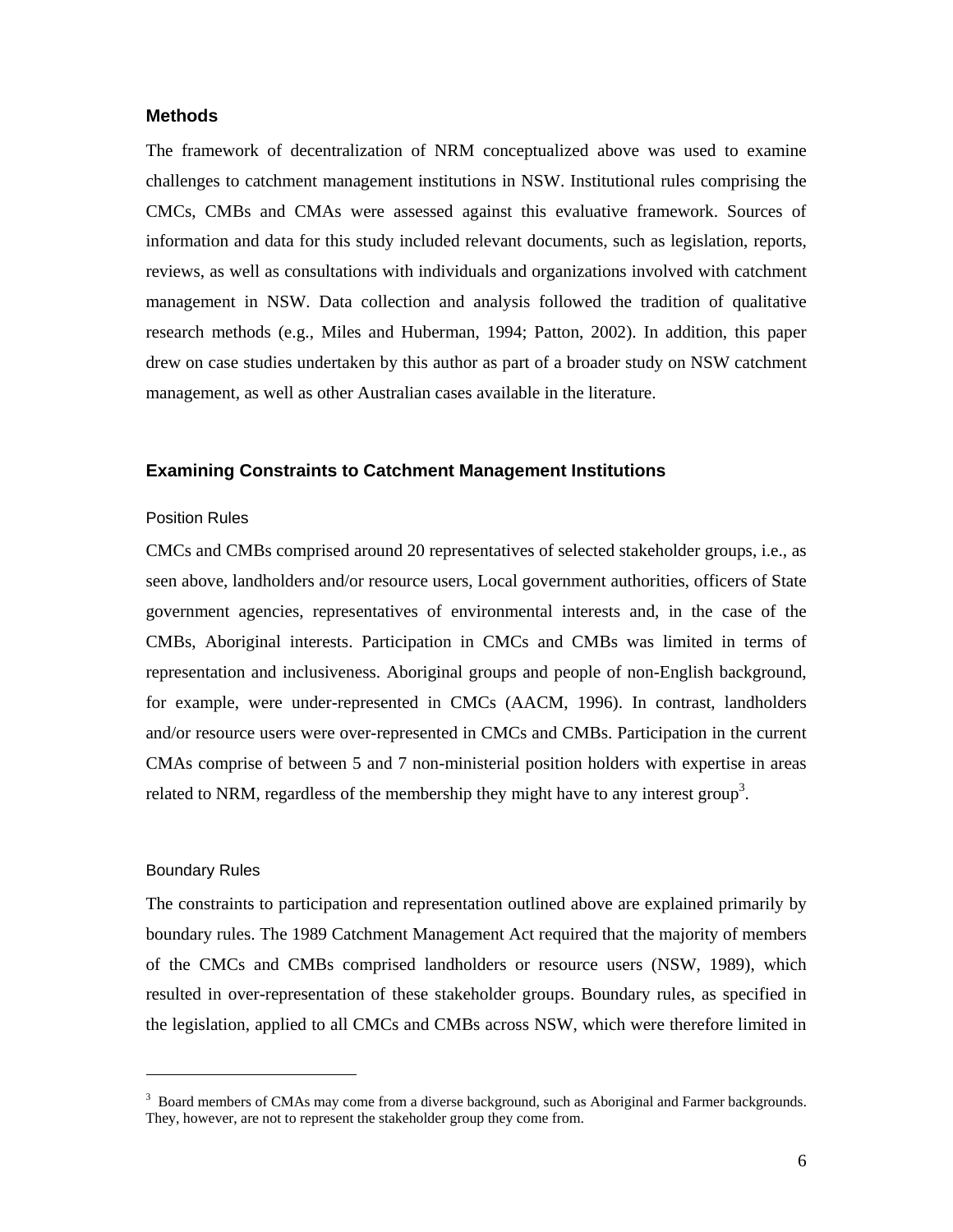catering for the different socioeconomic and political realities of the catchments; and, consequently, for representative and accountable participation. Selection of participants of the current CMAs on the basis of expertise is exclusive and contravenes representation.

 Ministerial appointment of participants to decentralized institutions is not a democratic process and raises questions about legitimacy and accountability to local populations. In the past, the legitimacy of the selection process of catchment management institutions were undermined by interventions of elected officials in the selection process of some CMCs, in order to fit political interests (Margerum, 1996). Appointed boards, as part of the corporate governance arrangements currently used in the Australian public sector, have been questioned in terms of accountability, formal authority and safeguards to protect the public interest (see e.g., Howard and Seth-Purdie, 2005).

## Choice Rules

The roles of the CMCs and CMBs were primarily advisory in nature. As mentioned above, the catchment management plans, for instance, despite being statutory documents, were not legally biding. The much needed commitment, collaboration and responsibility to voluntary implementation comprised some of the major challenges. Participants in CMCs and CMBs usually did not have the authority to commit on behalf of their organizations. Furthermore, the roles of catchment management institutions, such as the CMCs, were usually ignored particularly by State government agencies (AACM, 1996).

 In contrast, CMAs have been considerably empowered in terms of authority to implement NRM decisions and actions, as they have been assigned governing and operational roles. However, such powers can be constrained due to the influence of State and Federal government in setting requirements and priorities at the strategic level. Furthermore, the emphasis on the use of corporate governance procedures, where activities may be largely rationalized – i.e., closely planned, organized, coordinated and controlled – can result in processes that are overly driven and controlled by the central government (Boxelaar et al., 2006). Autonomy and flexibility occurs, therefore, within the rules set by the government, as CMAs needs to comply with procedures that are aligned with and reinforce government powers.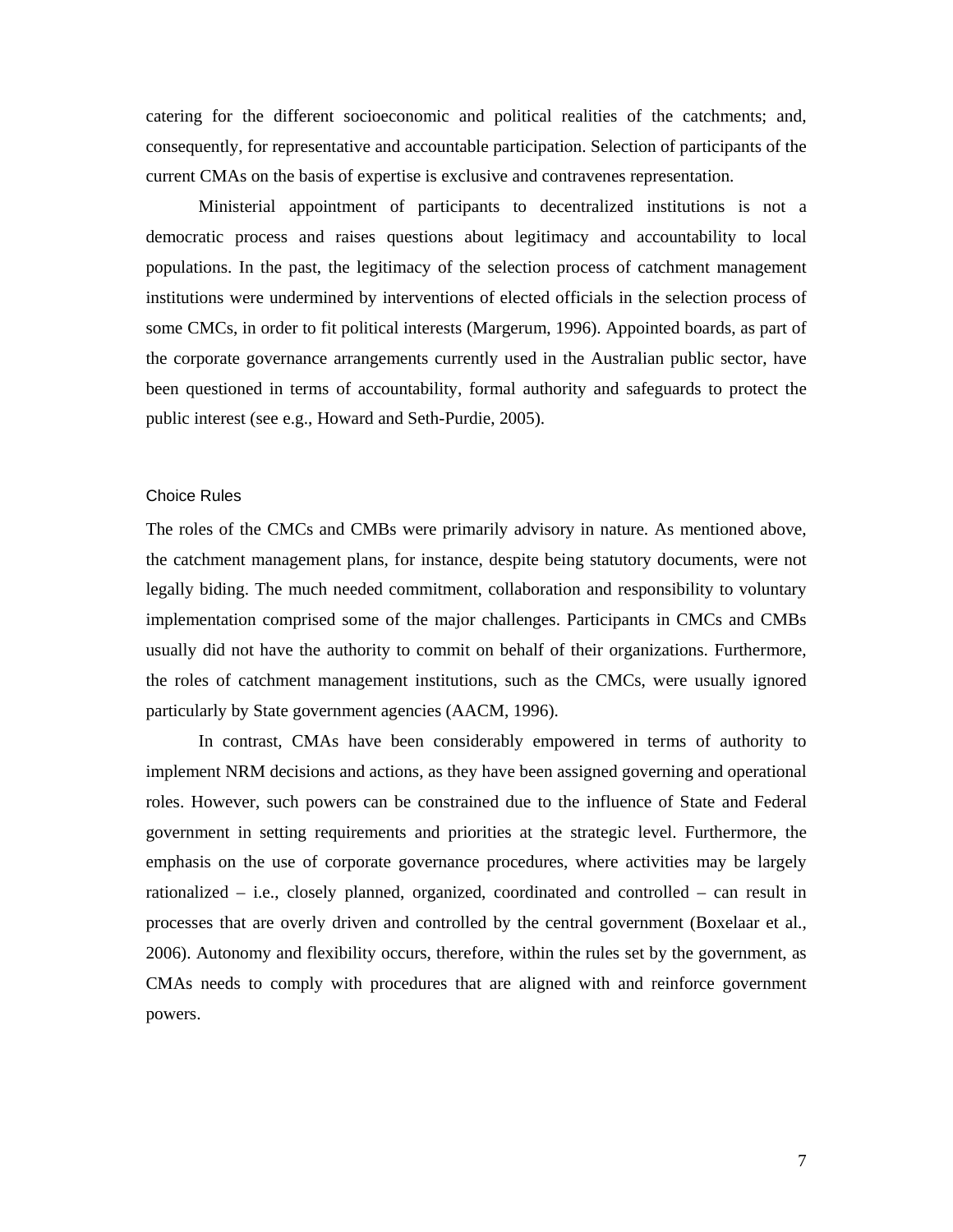#### Aggregation Rules

Direct representation of certain stakeholder groups in decision-making might have comprised the main aggregation mechanism in the CMCs and CMBs. Communication and interaction (information rules) between participants with their "constituency" would lead to the aggregation of their preferences, values and needs into decision-making. As seen above, achieving accountable representation has, however, been an issue in catchment management institutions. Input from the public and stakeholders was also sought by using *ad hoc* aggregation mechanisms such working groups, sub-committees, stakeholders' fora, and consultations. Government priorities and requirements as well as the corporate governance approach applied to CMAs might not always provide opportunities for adequate aggregation of public and stakeholder preferences (Boxelaar et al., 2006). Additional challenges to aggregation results from the larger areas of operation of CMAs. These areas can encompass more diverse NRM issues and actors, whose preferences should be aggregated into decisionmaking (see scope rules below).

### Information Rules

Despite using various procedures (both formal and informal) for information exchange, communication and interaction with the public and stakeholders has, in some instances, been perceived to be similar to traditional approaches undertaken in less participatory initiatives. As the Wentworth Group puts it, "*Despite the rhetoric, communities continue to be consulted rather than engaged*" (TWG, 2002). That is, public and stakeholders consultations have, in many cases, figured primarily as a single centralized mechanism. The consultations undertaken during the development of the Catchment Blueprints by the CMBs, for example, have been considered by participants as time consuming and ineffective. Furthermore, the somewhat frequent changes in NRM institutions have resulted in "burn-out" of participants and the public, driving them away from the process.

Other important aspects of the information rules refer to arrangements for reporting and monitoring performance. In contrast to CMCs that presented loose mechanisms for reporting and monitoring (AACM, 1996), CMAs are required to produce a number of reports and plans. These reports and plans are subject to recommendation and/or approval by other entities. CMAs are also subject to external financial and performance audits. These reporting, monitoring and auditing processes aim to ensure that State and Federal government priorities are met and that stronger accountability within the organization and to central governments is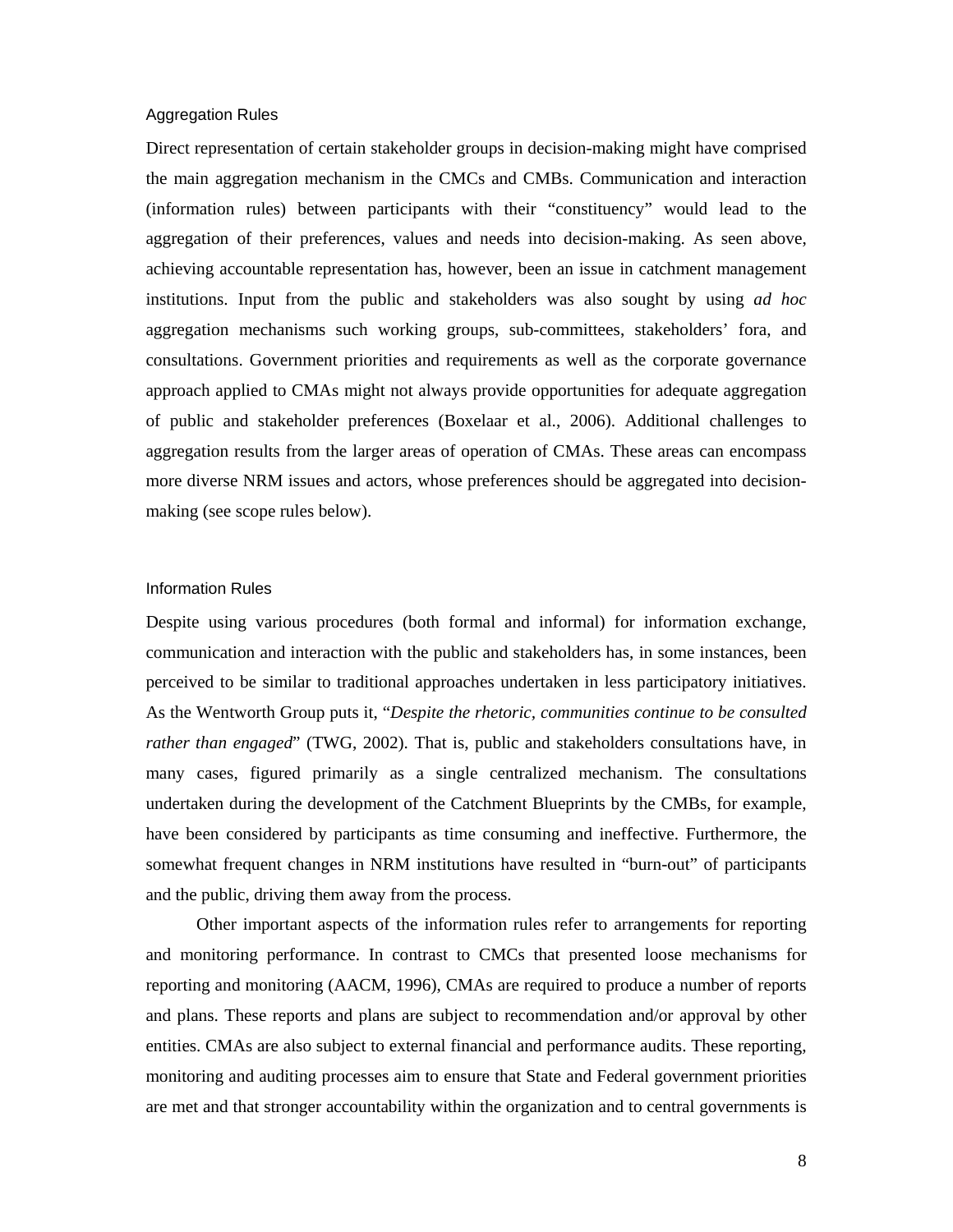in place. The emphasis on upward accountability can, however, undermine its downward dimension (i.e., the accountability to local populations and stakeholders).

## Payoff Rules

Catchment management has in the past been characterized by limited resources, both in terms of support staff and funding. CMCs, for example, were usually supported by one or two staff. The funding available for catchment management was largely captured by State government agencies (AACM, 1996). At present, catchment management institutions have, on the other hand, been given substantially more resources. Some of the CMAs, for instance, employ some 40 staff. The initial announced budget for CMAs was of A\$ 436.5 million over a period of 4 years (DIPNR, 2004). These allocations have been provided jointly by the NSW and Federal governments largely from national programs (e.g., the Natural Heritage Trust [NHT] and the National Action Plan for Salinity and Water Quality [NAP]). In addition, A\$ 100 million would be transferred, over 4 years, in staff and resources from the NSW Department of Infrastructure, Planning and Natural Resources to the CMAs (DIPNR, 2004). The use of these resources, however, needs to comply with the requirements and priorities of the NSW and Federal programs.

#### Scope Rules

-

The overall functional scope of catchment management institutions in NSW has been the coordination of NRM at the catchment or regional level. The geographical domain has, however, been enlarged over time, shifting from local to regional scales. Several CMCs, east to the Great Dividing Range<sup>4</sup>, operated within discrete local catchment or sub-catchment areas. CMAs have, on the other hand, jurisdiction over large regional domains. The Southern Rivers CMA, for example, encompasses an area which was once the responsibility of 7 CMCs. The larger geographic domains of the CMAs allow for a more regional and strategic focus in addressing problems of regional, State and National significance (e.g., biodiversity and vegetation management). Larger geographical scopes, however, have implications and can pose challenges to other institutional rules, such as position, boundaries, information, aggregation and payoff rules. These challenges include achieving accountable and

<sup>&</sup>lt;sup>4</sup> The Great Dividing Range is a main watershed in Eastern Australia, comprising a series of plateaus and mountain ranges parallel the Eastern coast.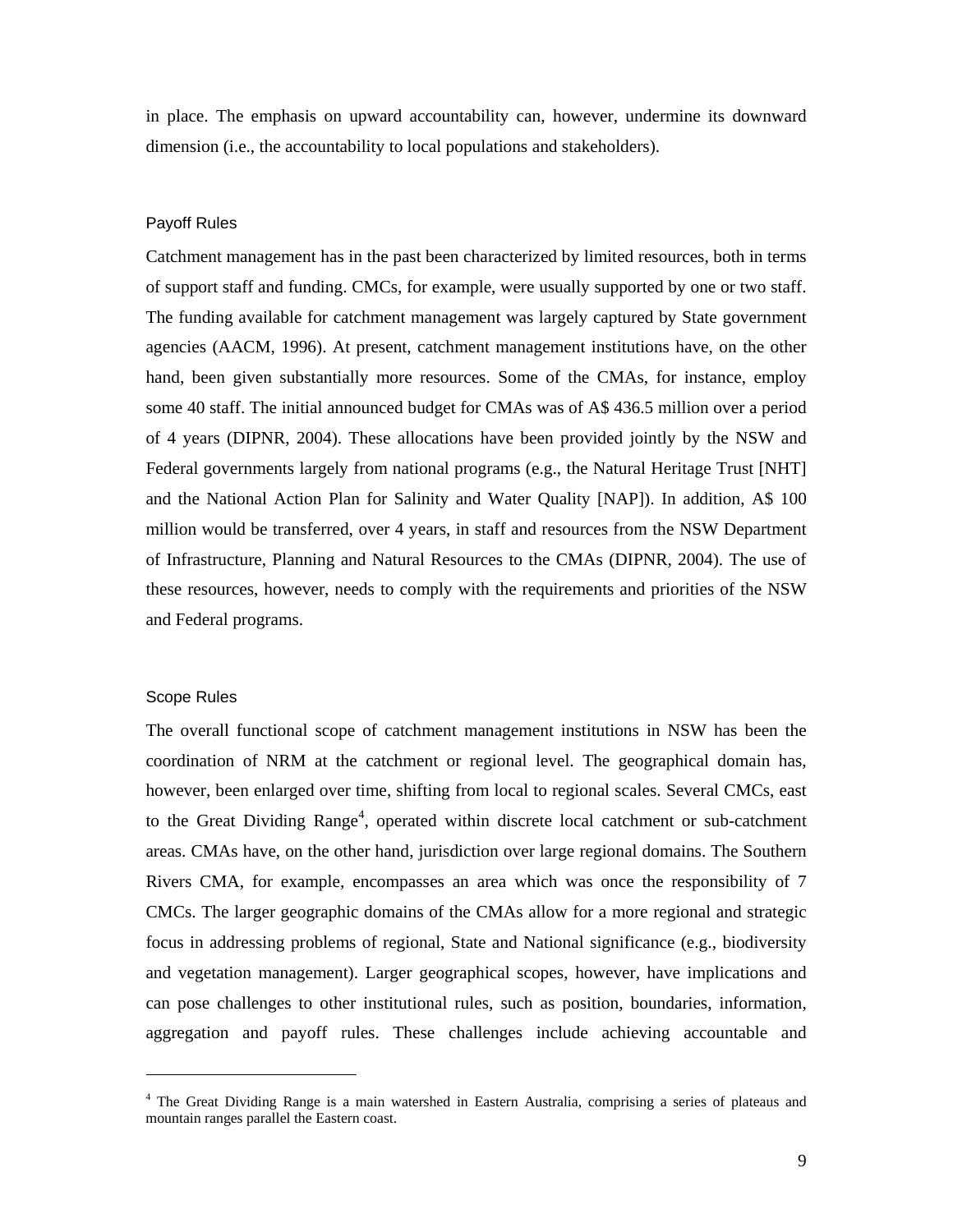representative participation of potentially more diverse populations and stakeholders; communicating and interacting with these populations and stakeholders; aggregating their preferences into decision-making; and securing adequate resources to carry out NRM actions and activities.

# **Conclusions**

Institutional arrangements used in the NSW catchment management initiative have failed, to some extent, to meet each of the criteria of a decentralized institution. Achieving accountable representation of catchment populations and stakeholders; securing meaningful and, in particular, more independent powers from the NSW and Federal governments; and establishing effective arrangements for aggregating the preferences of the catchment populations and stakeholders into decision-making, were the major challenges identified in moving towards more democratic forms of decentralization. This paper suggests that, despite the rhetoric of decentralization, the NSW and Federal governments still resist to truly transfer powers to local/regional NRM institutions.

 Despite the constraints, catchment management institutions have produced some positive outcomes (which were not explored in this paper), such as promoting environmental awareness and education, engaging some sectors of community and industry, and working in collaboration with other organizations and local groups. Overcoming the constraints and improving outcomes will require changes in the institutional rules in use. Future research should focus on why and how these rules have been created and changed so that adequate forms of intervention can be devised.

## **Acknowledgement**

This study has been supported by CAPES Foundation, Government of Brazil, through a PhD scholarship.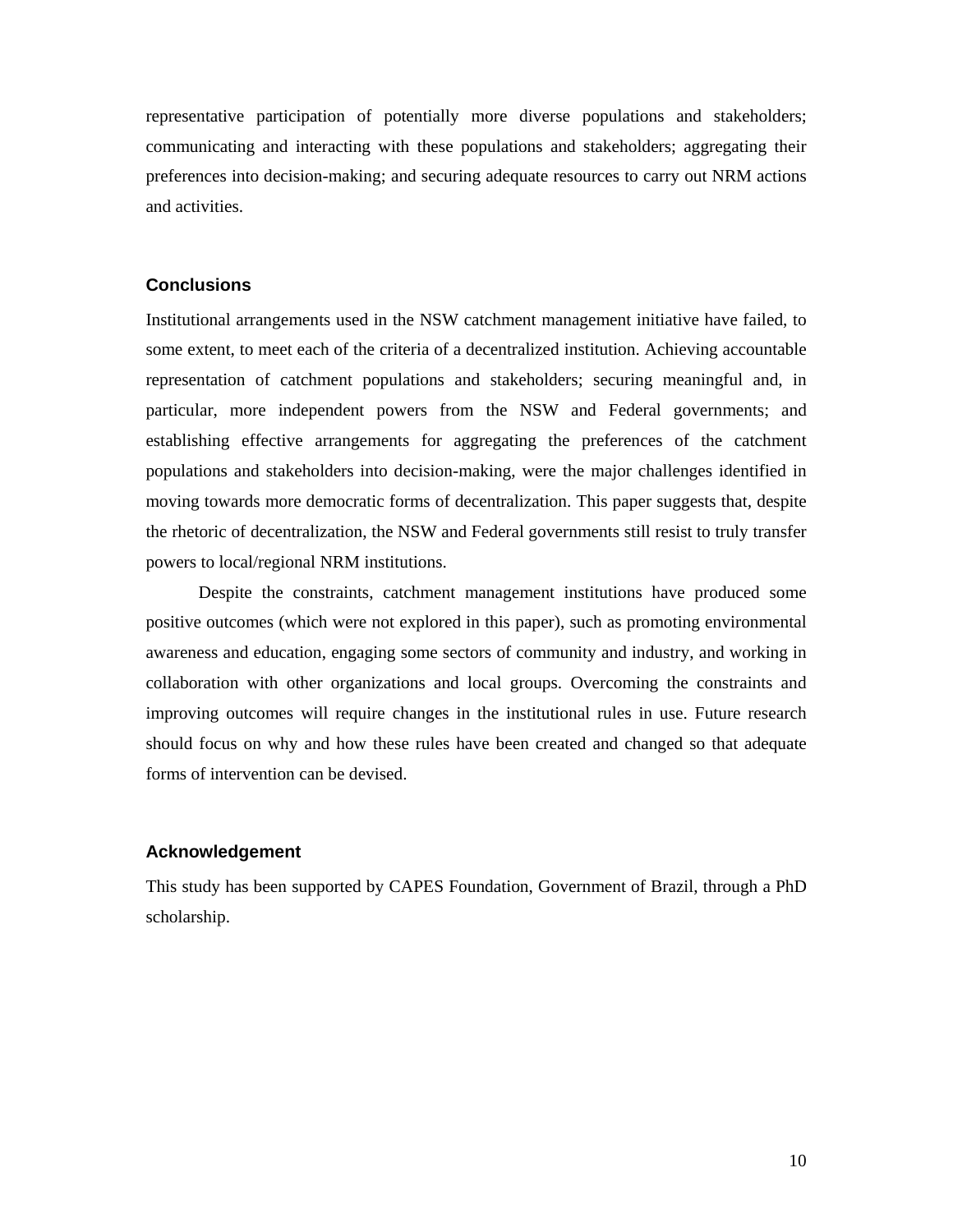## **References**

- AACM, 1996. Review of Catchment Management in New South Wales. Final Report, Department of Land and Water Conservation, Sydney.
- Agrawal, A. and Ribot, J., 1999. Acountability in Decentralization: A Framework with South Asian and West African Cases. The Journal of Developing Areas, 33: 473-502.
- Boxelaar, L., Paine, M. and Beilin, R., 2006. Community Engagement and Public Administration: Of Silos, Overlays and Technologies of Government. Australian Journal of Public Administration, 65(1): 113-126.
- DIPNR, 2004. Natural Resource Management \$436.5 Million Boost, Media Release Ministers Office, Sydney.
- DLWC, 2000. Draft Catchment Management Board Support Package. NSW Department of Land and Water Conservation.
- Howard, C. and Seth-Purdie, R., 2005. Governance Issues for Public Sector Boards. Australian Journal of Public Administration, 64(3): 56-68.
- Larson, A.M. and Ribot, J.C., 2004. Democratic Decentralization Through a Natural Resource Lens: An Introduction. The European Journal of Development Research, 16(1): 1-25.
- Margerum, R.D., 1996. Integrated Environmental Management: A Framework for Practice. Occasional Paper No. 9, Centre for Water Policy Research/University of New England, Armidale.
- Meinzen-Dick, R. and Knox, A., 2001. Collective Action, Property Rights, and Devolution of Natural Resource Management: A conceptual Framework. In: R. Meinzen-Dick, A. Knox and M.D. Gregorio (Editors), Collective Action, Property Rights, and Devolution of Natural Resource Management: Exchange of Knowledge and Implications for Policy, Proceedings of the International Conference, Puerto Azul, The Philipines. 21-25 June 1999. Published by DSE/ZEL, Feldanfing, Germany, pp. 41-73.
- Meinzen-Dick, R., Knox, A. and Gregorio, M.D., 2001. Collective Action, Propety Rights and Devolution of Natural Resource Management: Exchange of Knowledge and Implications for Policy, Proceedings of the International Conference - Puerto Azul, The Philipines. 21-25 June 1999. Published by DSE/ZEL, Feldafing, Germany, 249 pp.
- Miles, M.B. and Huberman, A.M., 1994. Qualitative Data Analysis: An Expanded Source Book. Sage Publications, Thousand Oaks, CA, 338 pp.
- NSW, 1989. Catchment Management Act, New South Wales, Australia.

NSW, 1999. Catchment Management Regulation, New South Wales, Australia.